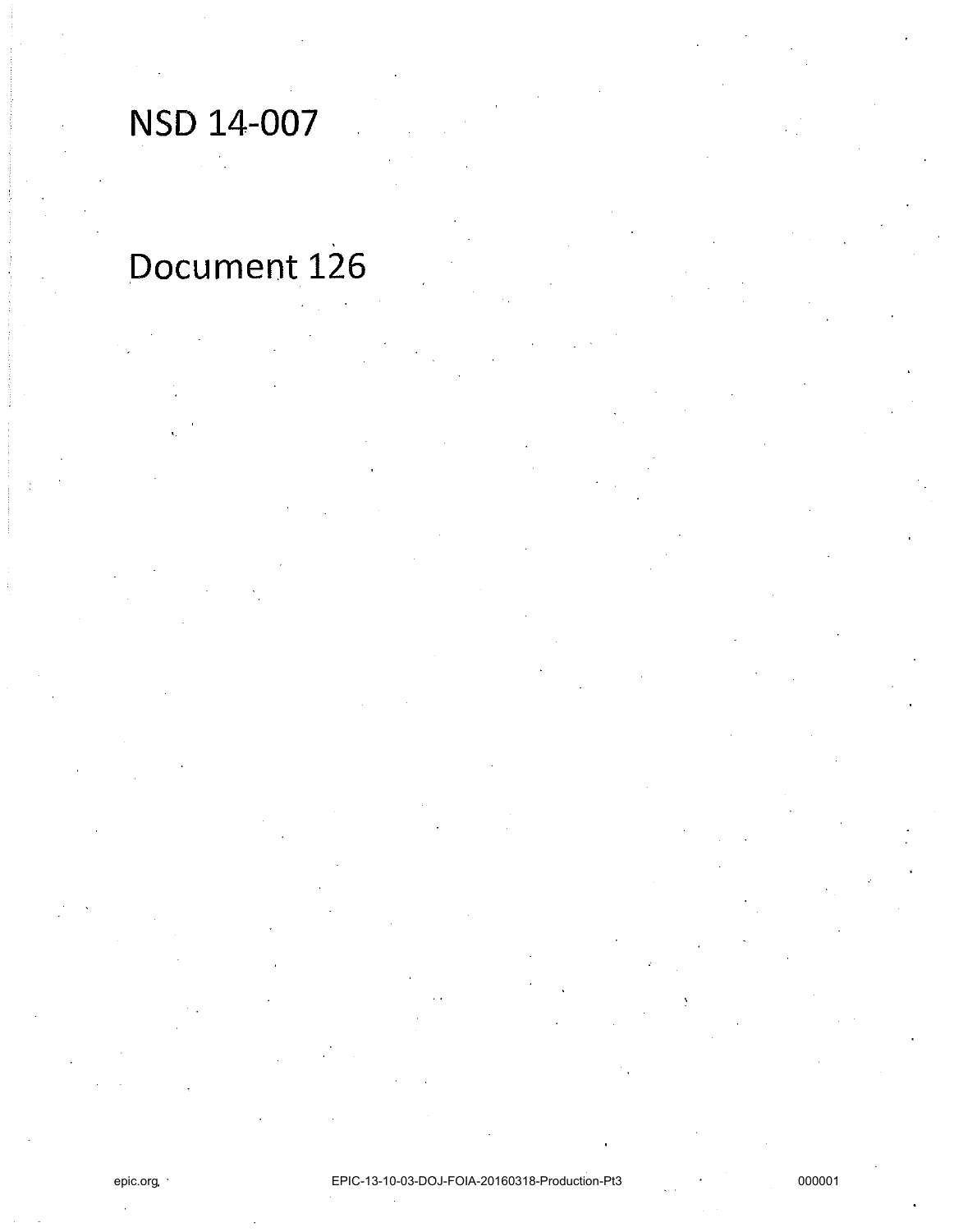DATE: *02/2612016*  FBI INFO. CLASSIFIED BY: J23J98T32  $REASON: 1.4(c)$ DECLASSIFY ON: 12/31/2041

## Semi Annual Report to the Congress on Electronic Surveillance and Physical Search --Under the Foreign Intelligence Surveillance Act

# December 2006

## Unannotated Version

| Tab 1            | <b>Semi Annual Report</b>                                                                                 |
|------------------|-----------------------------------------------------------------------------------------------------------|
| Tab 2            | <b>Transmittal Letters to the Senate and House Select</b><br><b>Intelligence and Judiciary Committees</b> |
| Tab <sub>3</sub> | <b>Semi Annual Report on Physical Search</b>                                                              |
| Tab 4            | Semi Annual Report on Pen Registers/Trap and Trace                                                        |
| Tab 5            | Intelligence Reform and Terrorism Prevention Act of 2004<br>(IRTPA)                                       |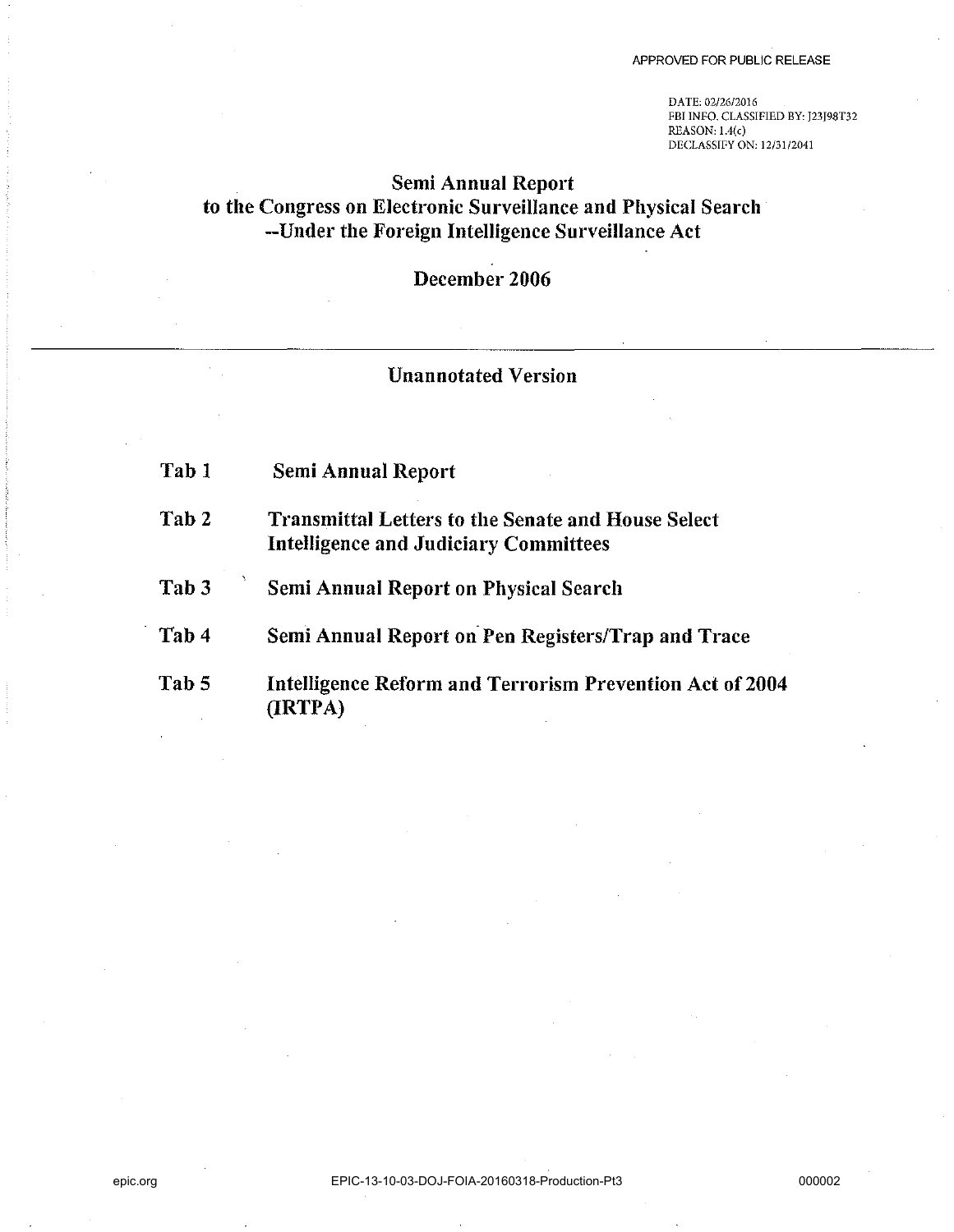| APPROVED FOR PUBLIC RELEASE |  |
|-----------------------------|--|
|-----------------------------|--|

(b)1 All redactions on this page are outside of the remaining challenged withholdings **1:** 

 $\frac{\text{FOP}}{\text{FOP}}$  SECRET//COMINT//NOFORN, ORCON//X1

**Introduction** (U)

This report is submitted pursuant to Sections 108(a), 306, 406. and 502 of the Foreign Intelligence Surveillance Act of' 1978 (FISA or the Act). as amended. 50 U.S.C. §§ 1801-1811. 1821-1829. 1841-1846. 1861-1862. It covers all electronic surveillance. physical searches, pen register/trap and trace surveillance. and requests for access to certain business records for foreign intelligence purposes conducted under the Act by the Federal Bureau of Investigation (FBI). and electronic surveillance conducted by the National Security Agency (NSA), during the period January 1, 2006, through June 30, 2006.  $\sqrt{85}$ 



The FISC denied no applications during this reporting period. (U)

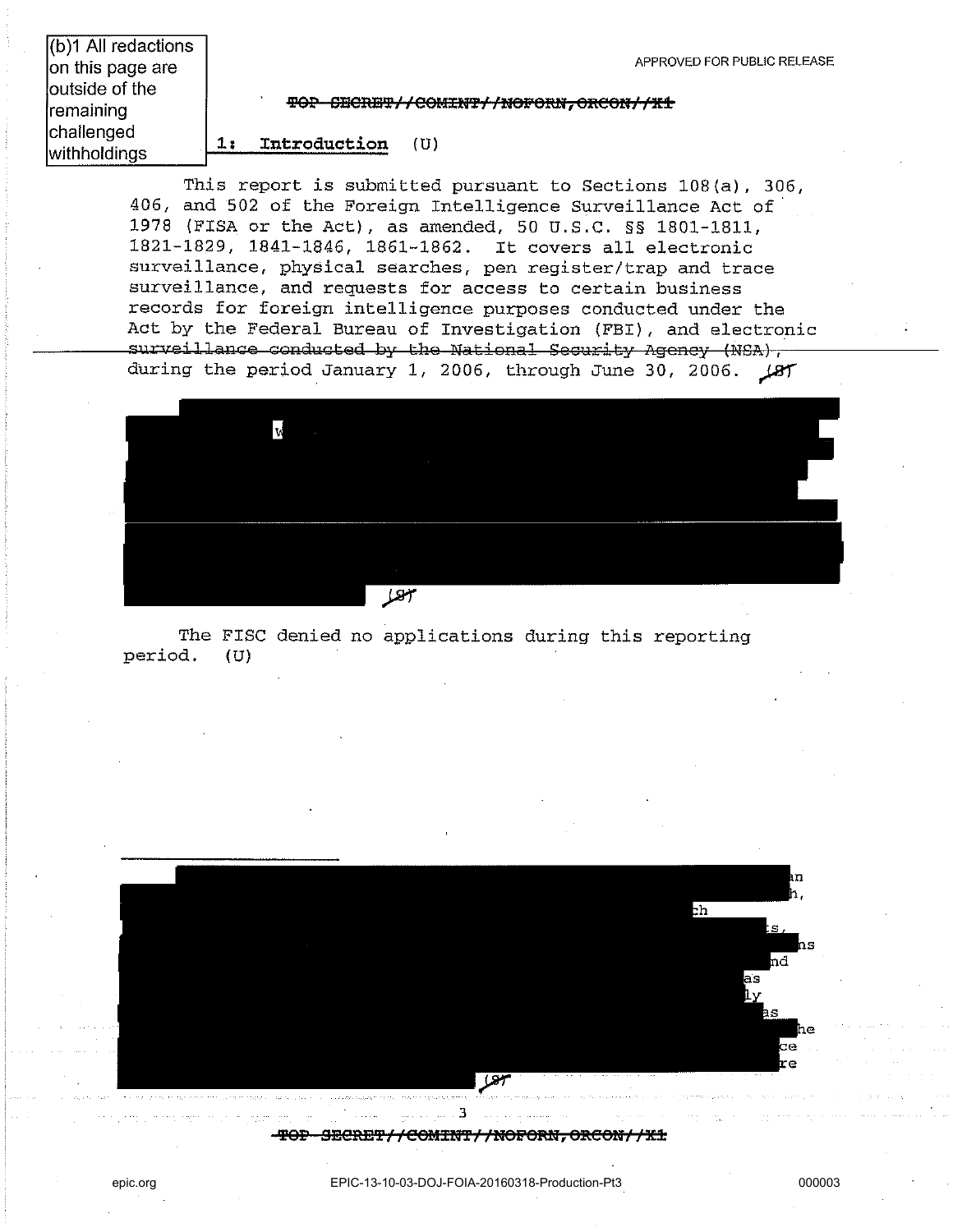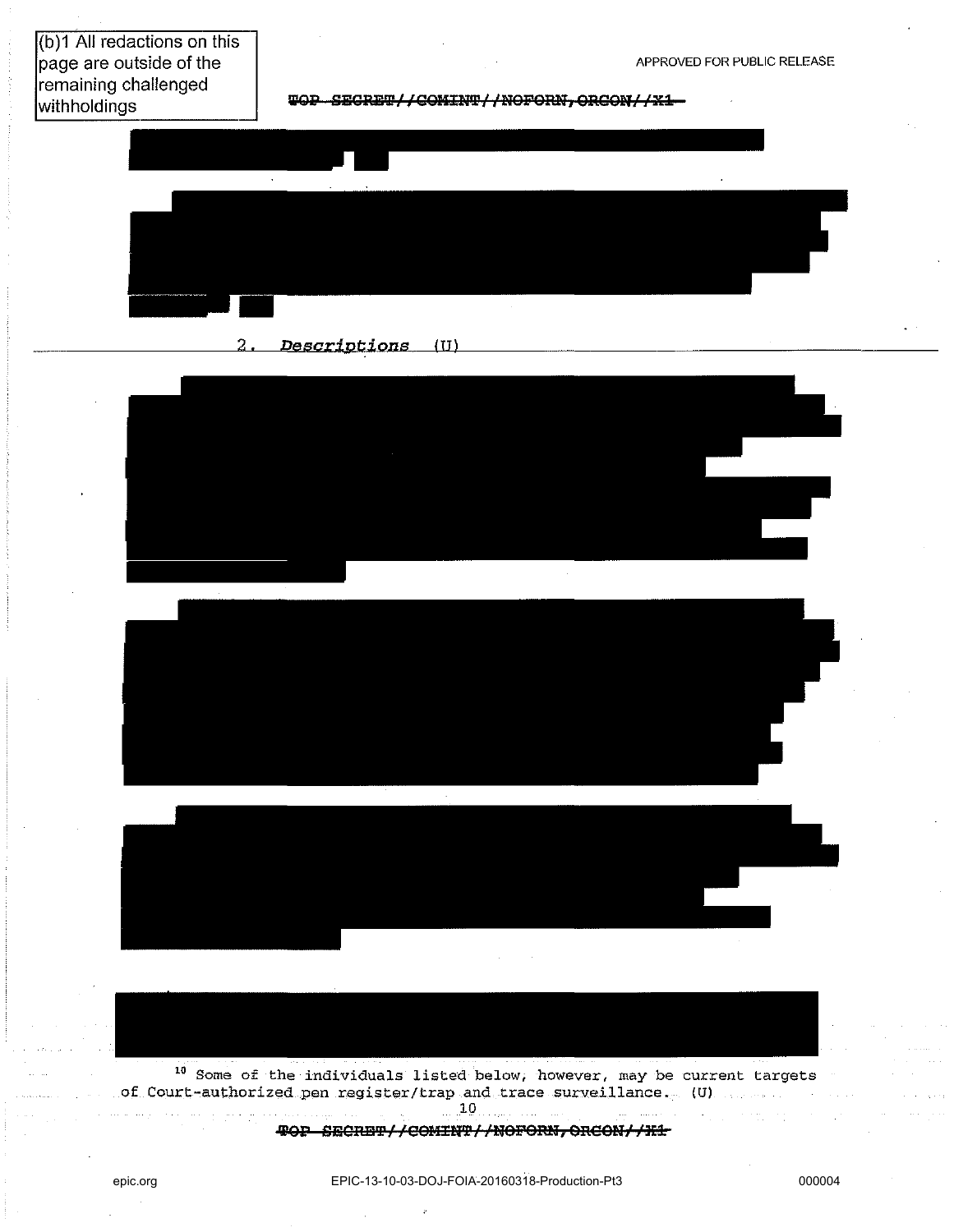and zero

(b)1 **All** redactions on this page are outside of the remaining challenged withholdings

#### **«,op Si:CP.ii:T/ ICOla.lW/ 1»iOi'Og, ORCO»J/ /Xl**

#### **Emergency Surveillance or Physical Search** (U)

During this reporting period, the Attorney General (or Deputy Attorney General or Acting Attorney General) authorized emergency electronic surveillance and/or physical search pursuant to 50 U.S.C. §§ 1805(f), 1824(e), or 1843(a)-(b)<br>These emergency authorizations resulted in the same

applications for pen register/trap and trace surveillance.<sup>11</sup> Applications or other appropriate pleadings were filed with the FISC within 72 hours of each emergency authorization (for electronic surveillance and/or physical search applications), or within 48 hours (for pen register/trap and trace applications) . The FISC approved all of the applications and/or accepted the other pleadings.  $+6+$ 



 $\frac{1}{2}$ **EDORBT//COMINT//NOFORN, ORCON//X1 ·**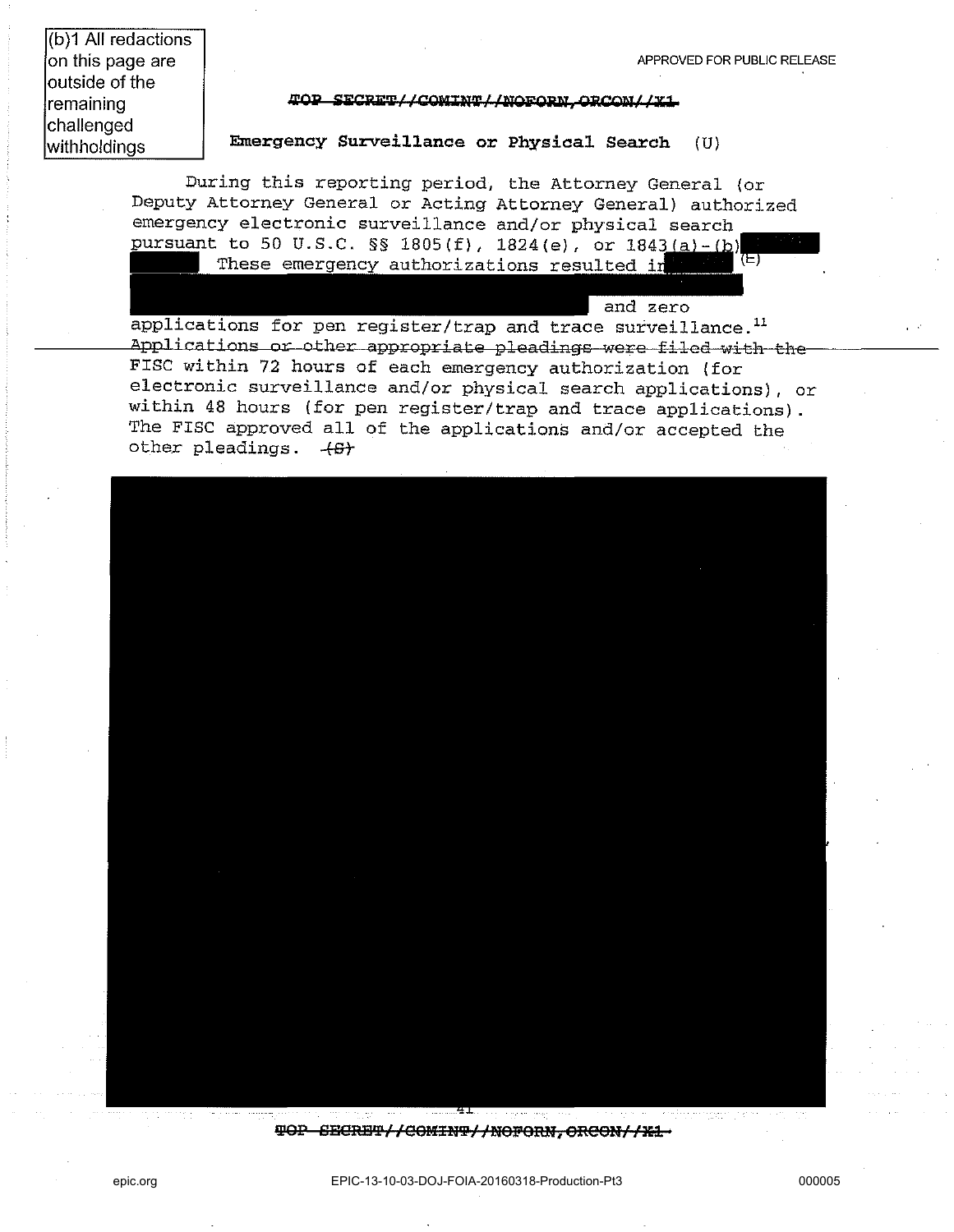(b)1 All redactions on this page are outside of the remaining challenged withholdings

APPROVED FOR PUBLIC RELEASE

TOP-CECRET//COMINT//NOFORN.ORCON//X1-



 $G_{-}$ Pen Register/Trap and Trace Surveillance  $(U)$ 

During this reporting period, the United States filed 120 applications with the FISC seeking authorization for the FBI and/or the NSA to conduct pen register/trap and trace surveillance pursuant to 50 U.S.C. §§ 1841-1846, as amended. In these 120 applications, at least 49 United States persons were the targets of pen register/trap and trace surveillance.<sup>13</sup> bi-1 Per FBI

The FISC denied no applications, as they were originally presented, during this reporting period. Five orders authorizing pen register/trap and trace surveillance were modified by the FISC.  $+6$ 



**13 As has been the practice in the past several reports, this report**  does not include thumbnail descriptions of U.S. person targets of pen **register/trap and trace surveillance. The Department notes, however, that all applications for pen register/trap and trace surveillance concerning U.S. persons contain a statement describing the factual circumstances**  demonstrating to the FISC why the related foreign counterintelligence **investigation is not based solely on activities protected by the First**  Amendment to the Constitution, in accordance with FISA.  $+6+$ 

> 4.3 TOP SECRET//COMINT//NOFORN, ORCON//X1

**h3.1**  $b$ <sub>7</sub>E-6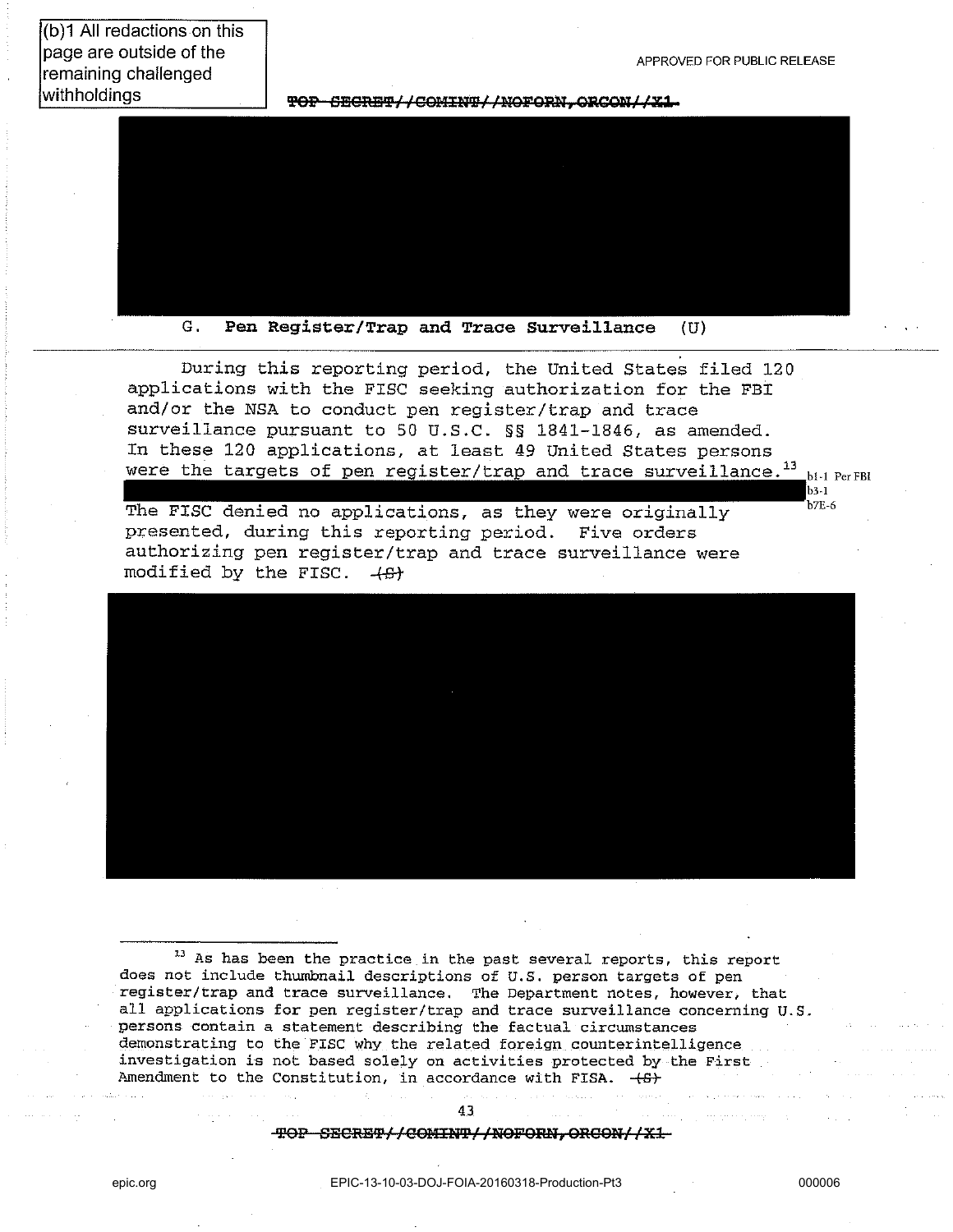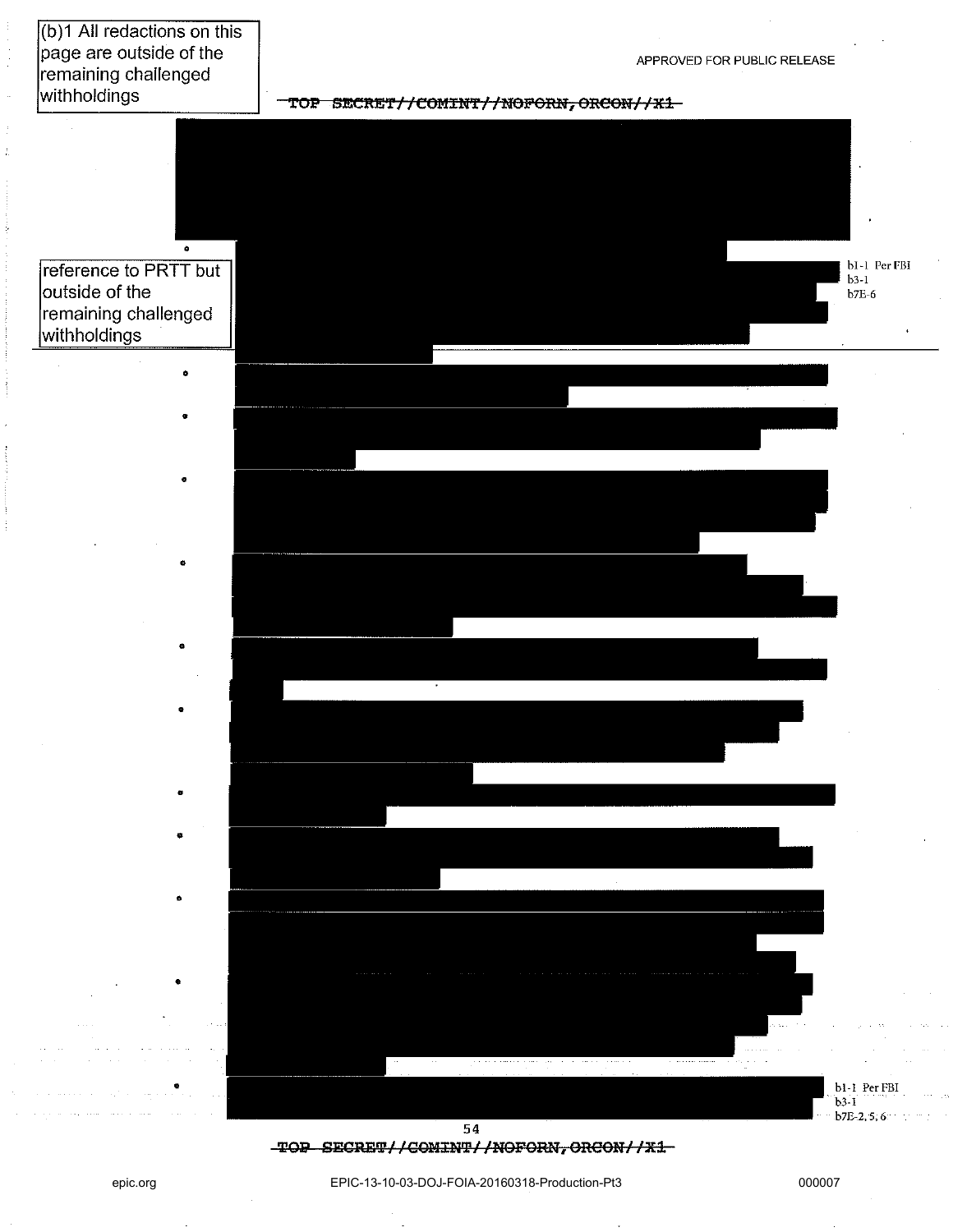(b)1 All redactions on this page are outside of the remaining challenged withholdings

•

 $-\text{TOP}-\text{EBCRBP}/\text{/COMHMP}/\text{/NOFORM, ORCOM///X1-}$ 

**bl-l** PerFBI  $h3-1$ b7E-2, 5, 6

 $+S+$ 

As was discussed in previous semi-annual reports, many of these requests for the production of tangible things pursuant to 50 U.S.C. § 1861 were presented to the FISC in a combined format with pen register/trap and trace applications. Because of that combination, the number of requests for the production of tangible things increased in past semi-annual reports because the practice of filing combined business record and pen register/trap and trace applications continued.  $+S$ 

As noted above, however, on March. 9, 2006, 50 U.S.C. §§ 1861 and 1842 were amended. See USA PATRIOT Improvement and Reauthorization Act of 2005, Pub. L. No. 109-177 (March 9, 2006). As part of the revisions, 50 U.S.C. § 1842 (the FISA Pen Register provision) was amended to include telephone subscriber data as part of the information that must be disclosed by the wire or electronic communication service upon request of the Department through a pen register or trap and trace device. Because of this amendment to the statute, the Department anticipated in the last Semi-Annual Report that the number of requests for production of tangible things pursuant to Section 215 would decrease in future reporting periods. In the last reporting period, there were 78 requests for the production of tangible things pursuant to 50 U.S.C. § 1861, compared to 38 requests during this reporting period. The Department anticipates that the number of requests for production of tangible things pursuant to Section 215 will continue to decline in future reporting periods.  $-(S)$ 

E. Scope of FISC's Jurisdiction (U)

In connection with combined applications for authority to install and use pen registers and trap and trace devices and obtain business records under FISA, OIPR has sought, and the FISC has granted, a

within the remaining challenged withholdings.

56 **'fOP BEeBY I ,. eeUili"f Illi6peMf,** ORO ON/ **/lE1**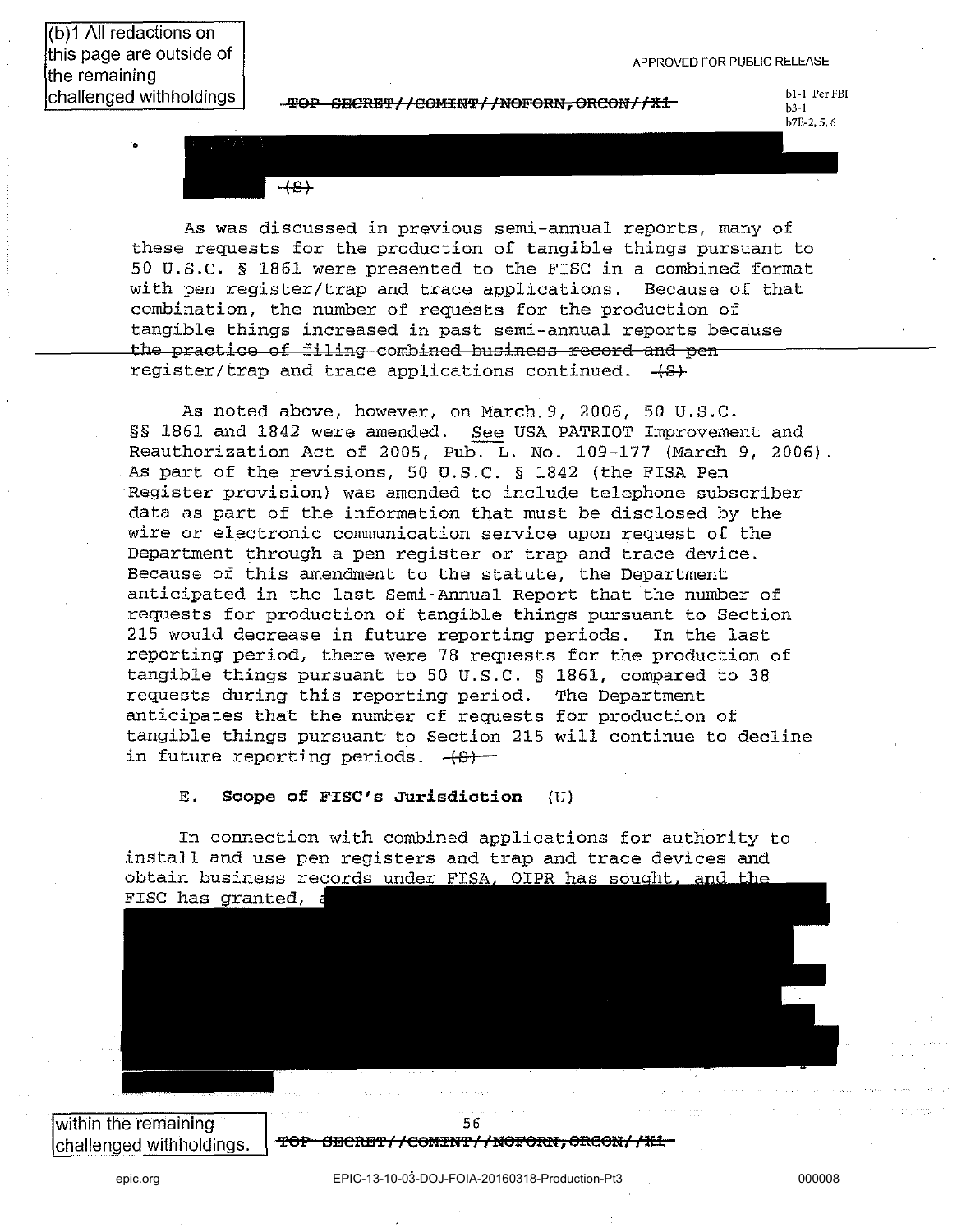



TOP SECRET//COMINT//NOFORN, ORCON//X1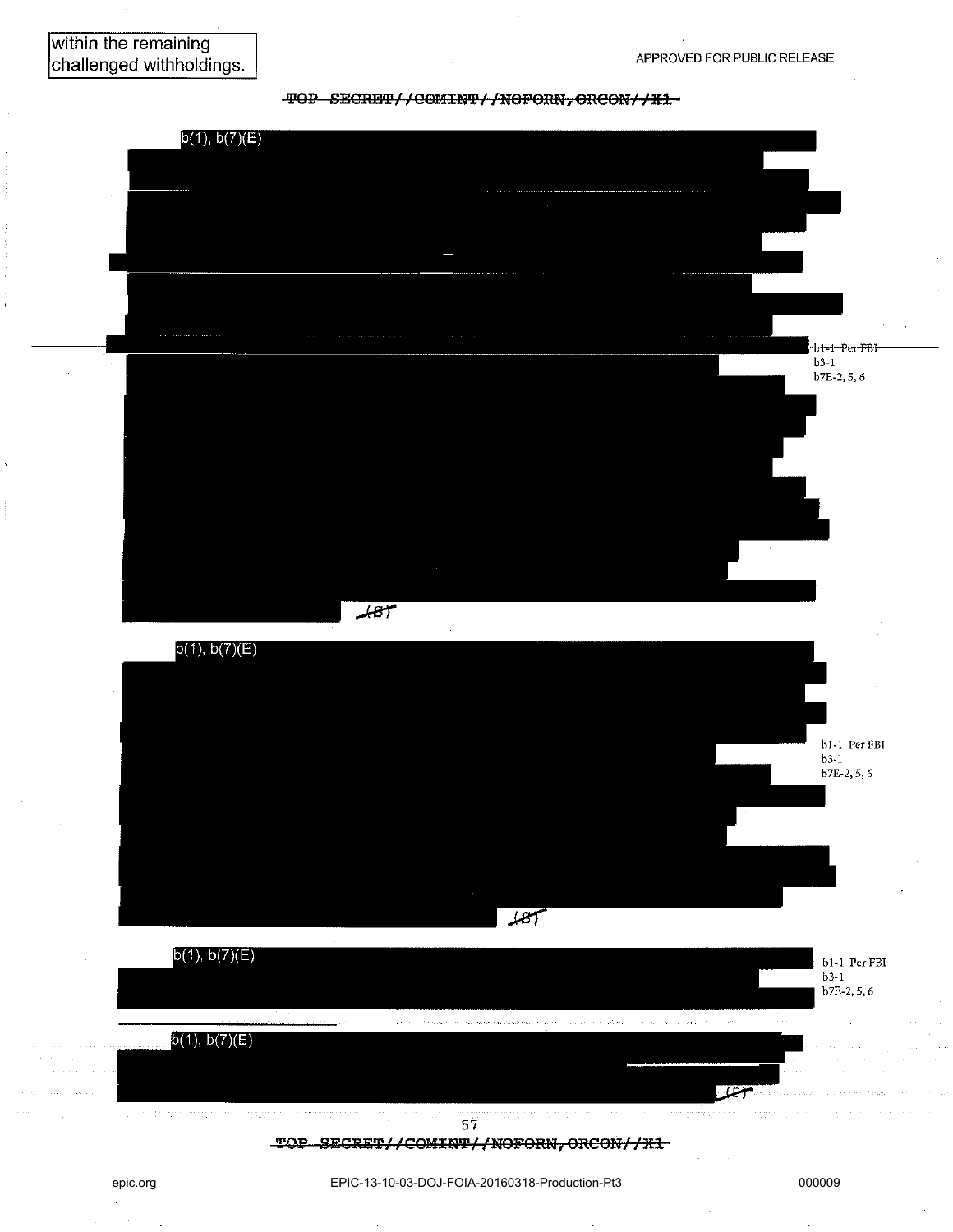### within the remaining challenged withholdings.

**TOP SECRET//COMINT//NOFORN, ORCON//X1** 



epic.org EPIC-13-10-03-DOJ-FOIA-20160318-Production-Pt3 000010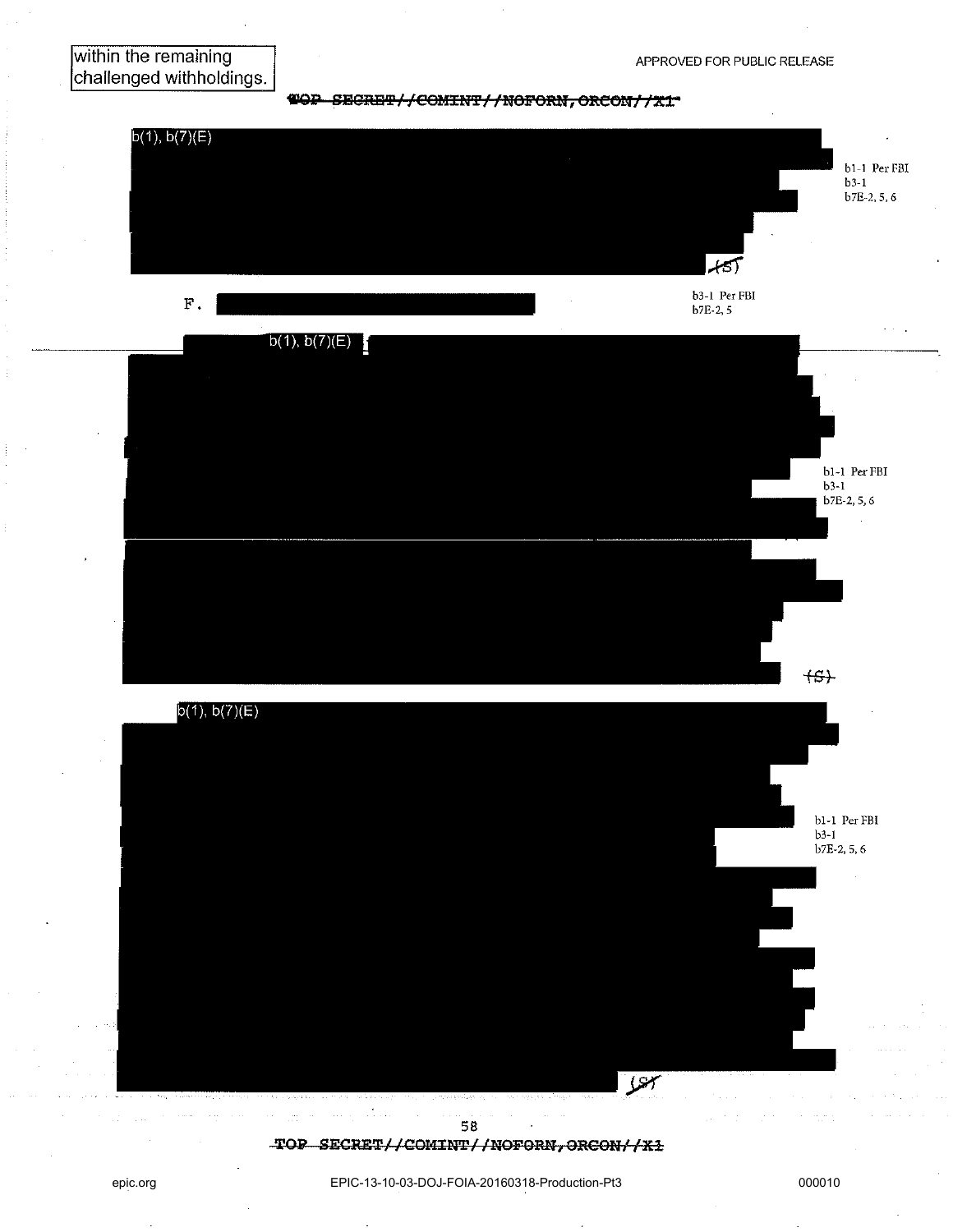within the remaining challenged withholdings.

TOP SECRET//COMINT//NOFORN, ORCON//X1







TOP SECRET//COMINT//NOFORN, ORCON//X1

EPIC-13-10-03-DOJ-FOIA-20160318-Production-Pt3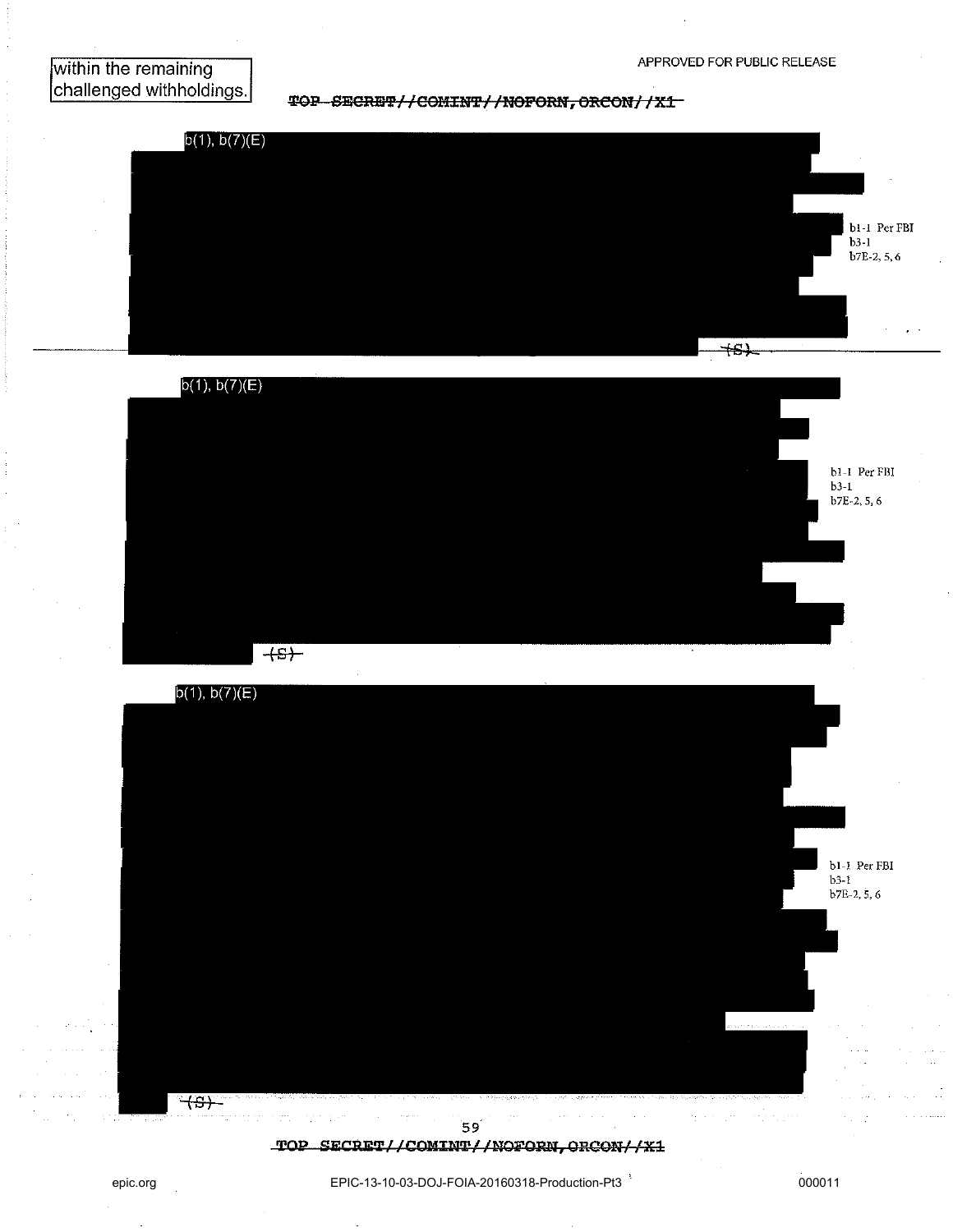TOP SECRET//COMINT//NOFORM, ORCON//X1  $b(1), b(7)(E)$ b1-1 Per FBI  $b3-1$  $b7E-2, 5, 6$  $(S/LHP)$ outside of the  $G.$ remaining  $\overline{f}$ challenged withholdings. 60

#### TOP SECRET//COMINT//NOFORN, ORCON//X1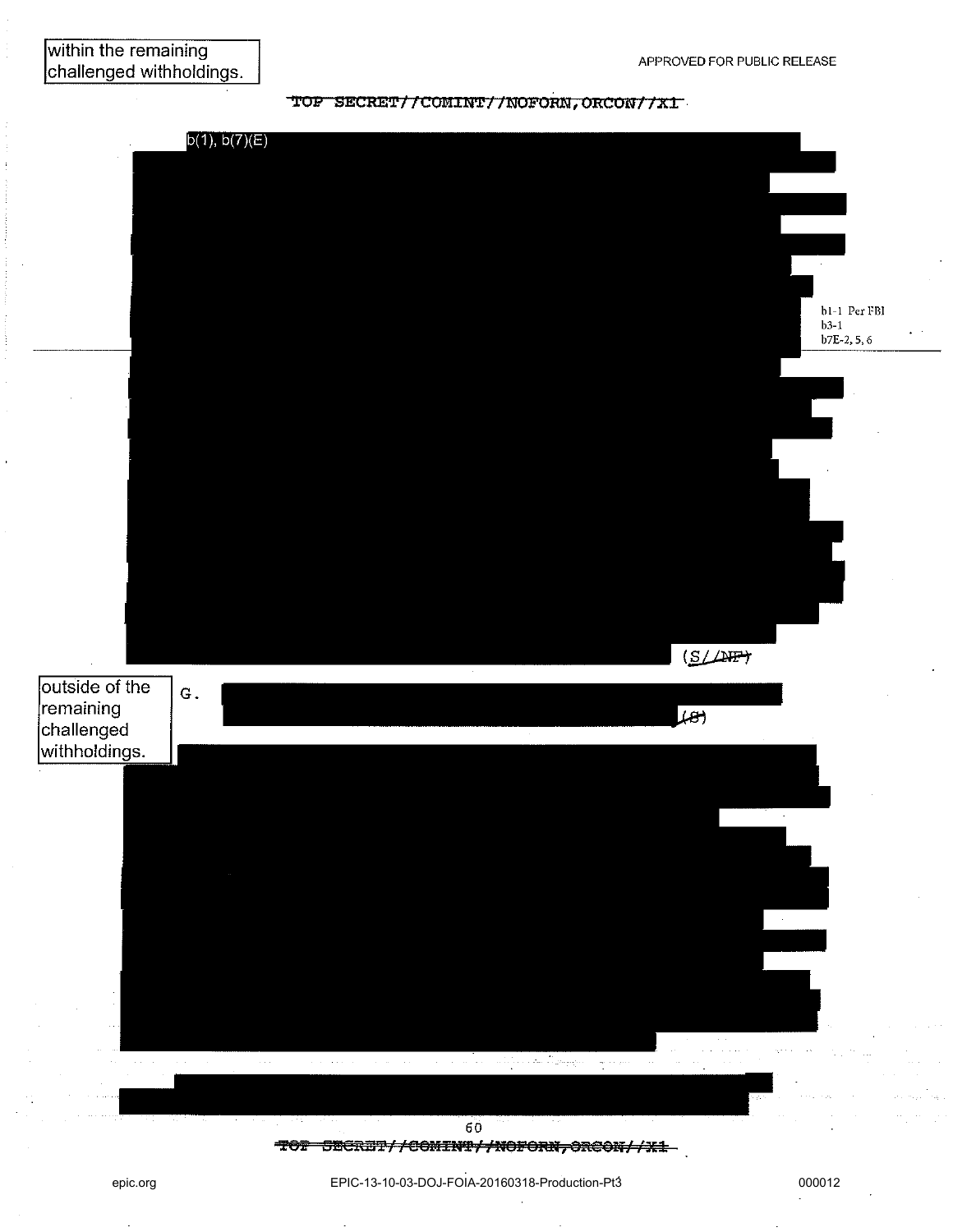. .-



#### U.S. Department of Justice

Office of Legislative Affairs

Office of the Assistant Attorney General -

*Washington.* D. C. *20530* 

December 21, 2006

TOP SECRET//COMINT//NOFORN,ORCON//X-1

The Honorable F. James Sensenbrenner, Jr. Chairman Committee on the Judiciary U.S. House of Representatives Washington, DC 20515

#### Dear Mr. Chairman:

In accordance with Sections 1826, 1846, and 1862 of the Foreign Intelligence is Surveillance Act of 1978, as amended, I am submitting herewith the semi-annual reports of the Attorney General concerning physical searches conducted under the Act and all requests for pen register and trap and trace surveillance under the Act. In addition, in accordance with Section 6002 of the Intelligence Reform and Terrorism Prevention Act of 2004, Pub. L. No. 108-458, I am submitting herewith the semi-annual report of the Attorney General also concerning certain activities under and legal interpretations of the Foreign Intelligence Surveillance Act of 1978, 50 U.S.C. § 1801, et. seq. These reports cover the period January 1,2006, through June 30, 2006.

Sincerely,

9~~·£tr

James H. Clinger Acting Assistant Attorney General

Attachments

cc: The Honorable John Conyers, Jr. Ranking Minority Member

> TOP SECRET//COMINT//NOFORN.ORCON//X1 **-UNCLASSIFIED WHEN ATTACHMENTS ARE REMOVED**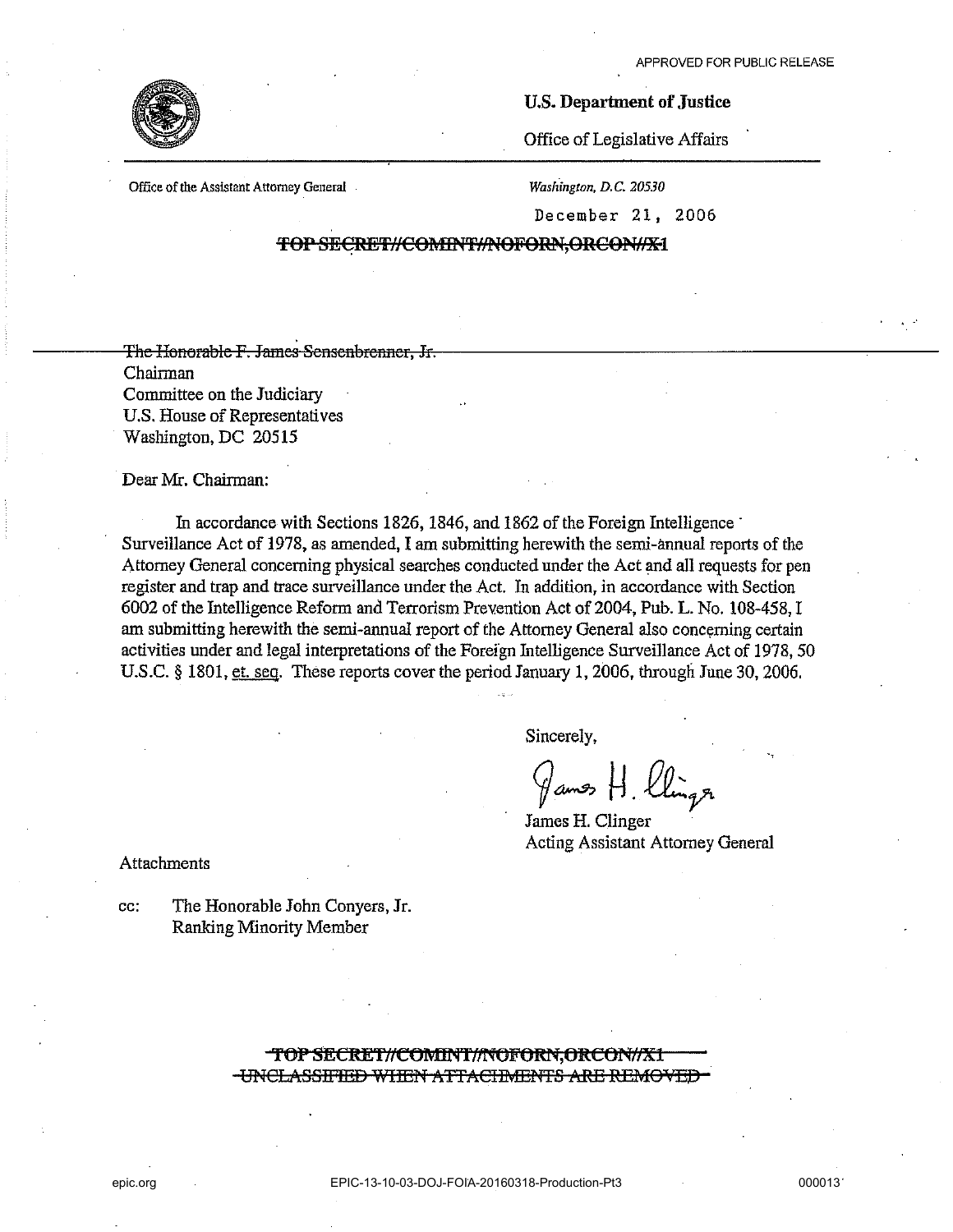

#### U.S. Department of Justice

Office of Legislative Affairs

Office of the Assistant Attorney General

*Washington,* D. C. *20530* 

December 21, 2006

TOP SECRET//COMINT//NOFORN,ORCON//X1

The Honorable Arlen Speeter Chairman Committee on the Judiciary United States Senate Washington, DC 20510

Dear Mr. Chairman:

In accordance with Sections 1808(a), 1826, and 1862 of the Foreign Intelligence Surveillance Act of 1978, as amended, I am submitting herewith the semi-annual reports of the Attorney General concerning electronic surveillances and physical searches conducteil under the Act and all requests for pen registers and trap and trace surveillance under the Act. In addition, in accordance with Section 6002 of the Intelligence Reform and Terrorism Prevention Act of 2004, Pub. L. No. 108-458, I am submitting herewith the semi-annual report of the Attorney General also concerning certain activities under and legal interpretations of the Foreign Intelligence Surveillance Act of 1978, 50 U.S.C. § 1801, et. seq. These reports cover the period January 1, 2006, through June 30, 2006.

Sincerely,

 $_{\rm{aus}}$  H. Cliga

James H. Clinger Acting Assistant Attorney General

Attachments

cc: The Honorable Patrick J. Leahy Ranking Minority Member

> TOP SECRET//COMINT//NOFORN,ORCON//X1 UNCLASSIFIED WHEN ATTACHMENTS ARE REMOVED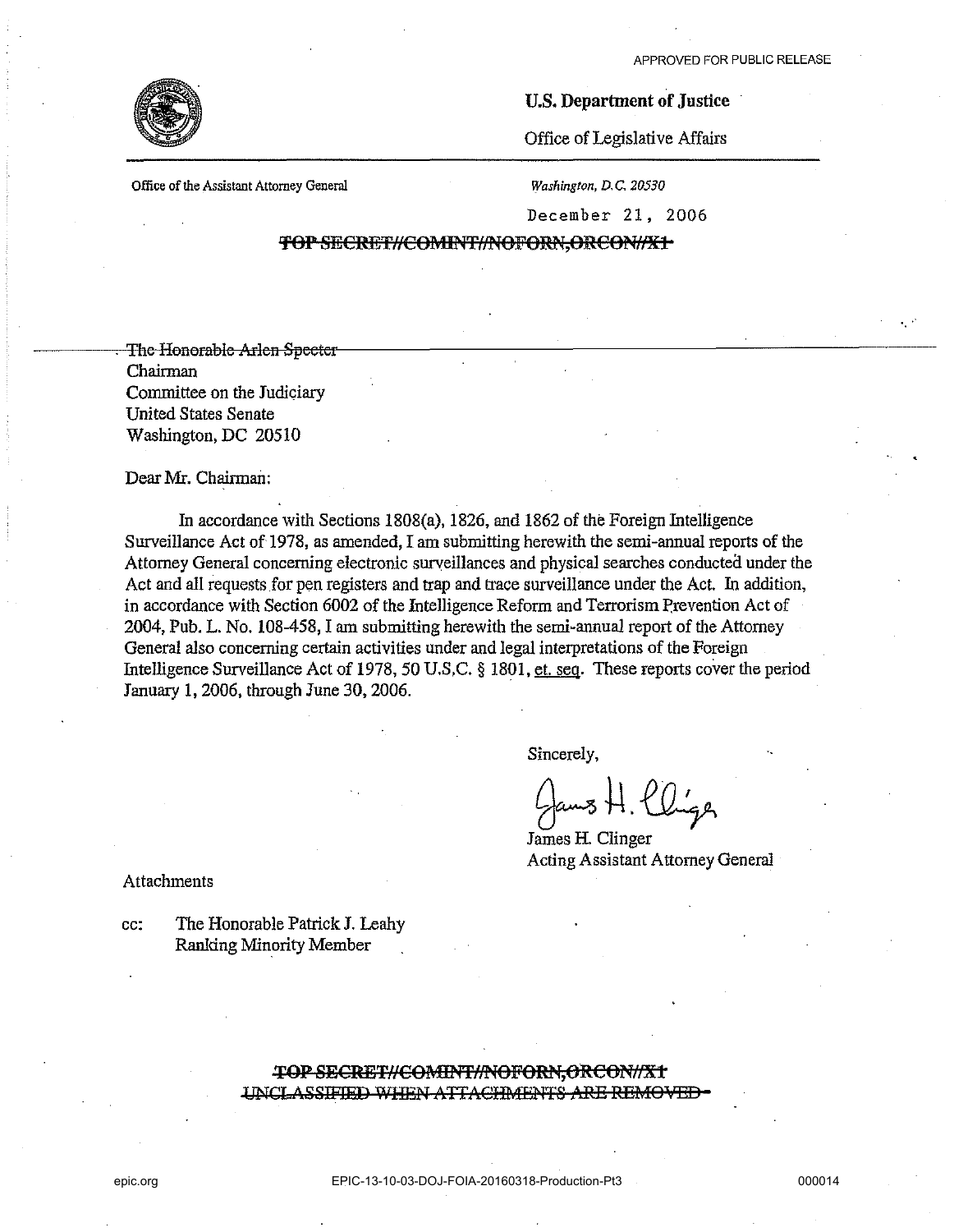

#### U.S. Department of Justice

Office of Legislative Affairs

Office of the Assistant Attorney General

*Washington. D.C. 20530*  December 21, 2006

#### TOP SECRET//COMINT//NOFORN,ORCON//X1

The Honorable Peter Heekstra Chairman Pennanent Select Committee on Intelligence U.S. House of Representatives Washington, DC 20515

#### Dear Mr. Chairman:

In accordance with Sections 1808(a), 1826, and 1862 of the Foreign Intelligence Surveillance Act of 1978, as amended, I am submitting herewith the semi-annual reports of the Attorney General concerning electronic surveillances and physical searches conducted under the Act and all requests for pen registers and trap and trace surveillance under the Act. In addition, in accordance with Section 6002 of the Intelligence Refonn and Terrorism Prevention Act of 2004, PUb. L. No. 108-458, I am submitting herewith the semi-annual report of the Attorney General also concerning certain activities under and legal interpretations of the Foreign Intelligence Surveillance Act of 1978, 50 U.S.C. § 1801, et. seg. These reports cover the period January 1, 2006, through June 30, 2006.

Sincerely,

 $\frac{1}{2}$ cun $\frac{A}{2}$ 

James H. Clinger Acting Assistant Attorney General

Attachments

cc: The Honorable Jane Harman Ranking Minority Member

#### TOP SECRET//COMINT//NOFORN,ORCON//X1 UNCLASSIFIED WITEN ATTACHMENTS ARE REMOVED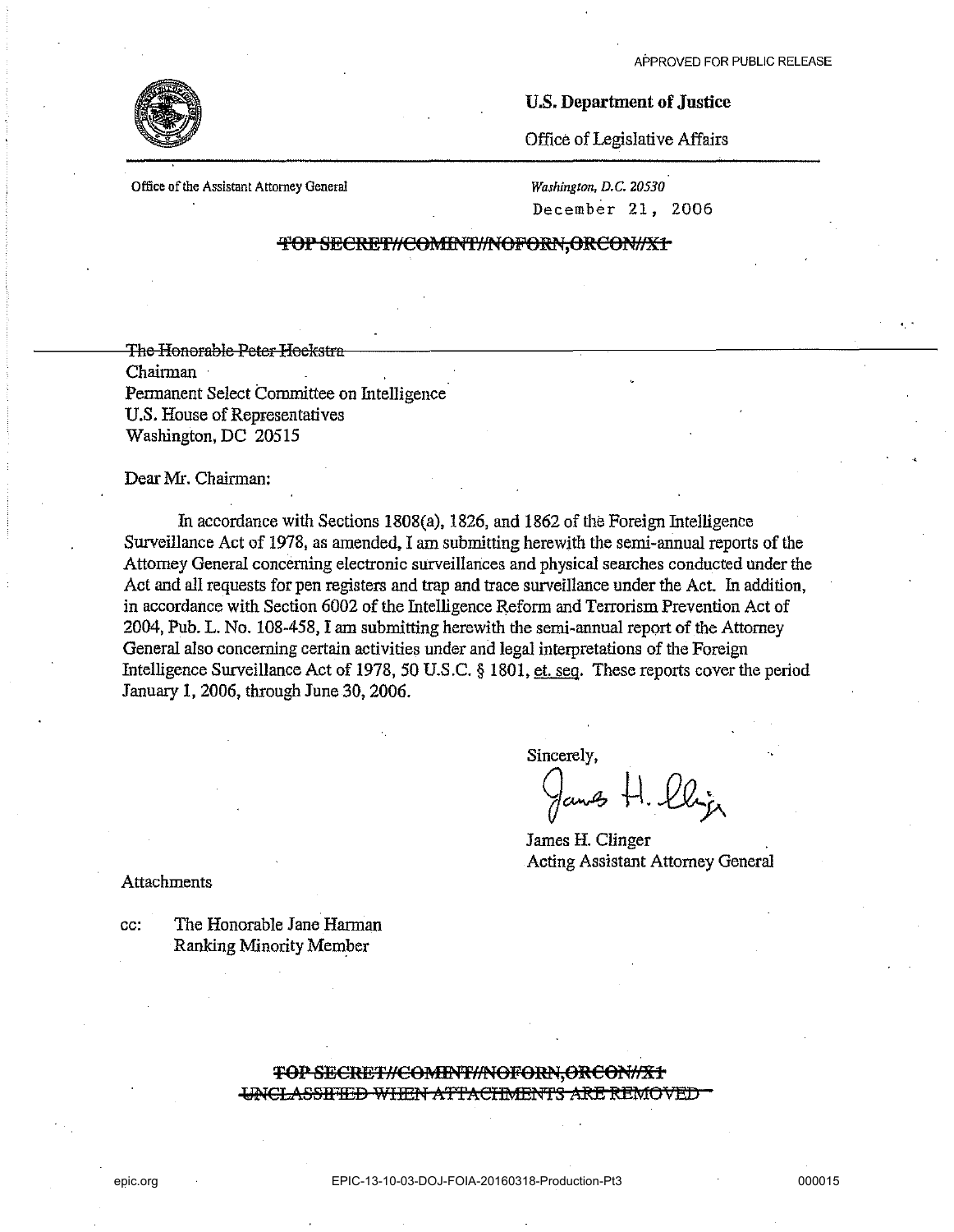$\mathbb{R}^3$ 



#### U.S. Department of Justice

Office of Legislative Affairs

Office of the Assistant Attorney General Washington, D.C. 20530

December 21, 2006

#### TOP SECRET//COMINT//NOFORN,ORCON//X1-

The Honorable Pat Roberts Chairman Select Committee on Intelligence United States Senate Washington, DC 20510

Dear Mr. Chairman:

In accordance with Sections 1808(a), 1826, and 1862 of the Foreigo Intelligence Surveillance Act of 1978, as amended, I am submitting herewith the semi-annual reports of the Attorney General concerning electronic surveillances and physical searches conducted under the Act and all requests for pen registers and trap and trace surveillance under the Act. In addition, in accordance with Section 6002 of the Intelligence Reform and Terrorism Prevention Act of 2004, Pub. L. No. 108-458, I am submitting herewith the semi-annual report of the Attorney General also concerning certain activities under and legal interpretations of the Foreigo Intelligence Surveillance Act of 1978, 50 U.S.C. § 1801, et. seq. These reports cover the period January 1, 2006, through June 30, 2006.

Sincerely,

 $a$  8 H. Elize

*limes* H. Clinger Acting Assistant Attorney General

Attachments

cc: The Honorable John D. Rockefeller IV Vice Chairman

#### TOP SECRET//COMINT//NOFORN,ORCON//X1 **illicLASSIFIED WHEN ATTACHMENTS ARE REMOVED**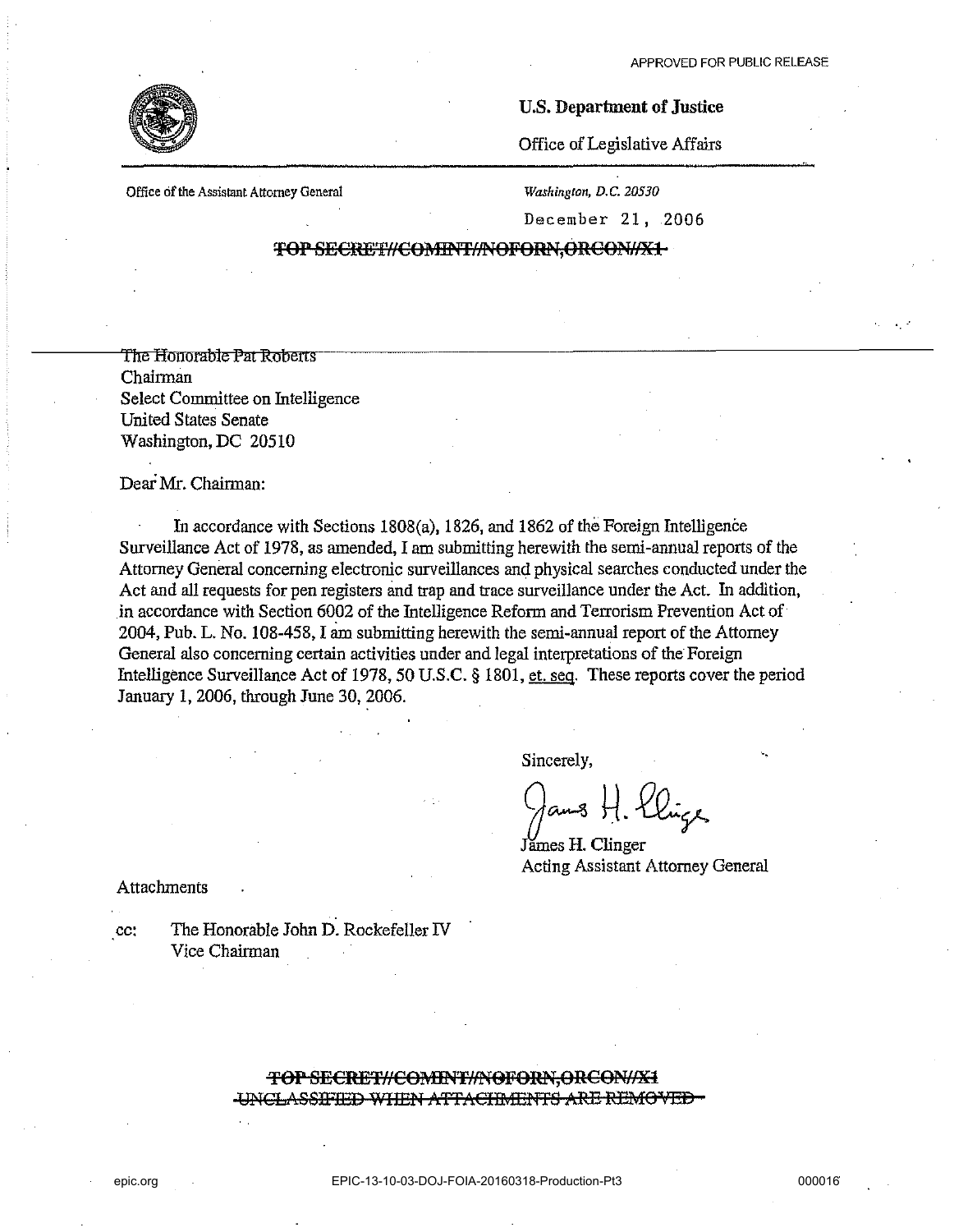(b)1 **All** redactions on this page are outside of the remaining challenged withholdings

#### **WQP SESRE'PllNOF9ml//xa**

**THE ATTORNEY GENERAL'S SEMI-ANNUAL REPORT UNDER THE** 

**FOREIGN INTELLIGENCE SURVEILLANCE ACT OF 1978, AS AMENDED BY SECTION 6002 OF THE INTELLIGENCE REFORM AND TERRORISM PREVENTION ACT OF 2004 December 2006** 

This report is submitted pursuant to the Foreign Intelligence Surveillance Act of 1978 ("FISA" or the "Act"), as amended, 50 U.S.C. §§ 1801 et seq., and covers the period January 1, 2006, through June  $30, 2006.$   $\overline{U}$ 

#### **I. Aggregate Number of Persons Targeted for Orders Under the Act (U)**

Section 60l(a) (1) of FISA requires the Attorney General to report on "the aggregate number of persons targeted for orders issued under the Act" for electronic surveillance, physical search, pen registers, and access to records. FISA defines "person" as "any individual, including any officer or employee of the Federal Government, or any group, entity, association, corporation, or foreign power." 50 U.S.C. § l801(m). (U)



#### TOP SECRET//NOFORN//X1

|                                                                                                                 | Classified by: James A. Baker, Counsel                                                                          |
|-----------------------------------------------------------------------------------------------------------------|-----------------------------------------------------------------------------------------------------------------|
|                                                                                                                 | for Intelligence Policy, Office of                                                                              |
| the contract of the contract of the contract of the contract of the contract of the contract of                 | Ligence Polícy and Review                                                                                       |
|                                                                                                                 | Security Division                                                                                               |
| the contract of the contract of the contract of the contract of the contract of the contract of the contract of | Department of Justice<br>$\sim$                                                                                 |
| Reason:                                                                                                         | CEN → Contra Contra Contra Contra Co                                                                            |
| Dec.                                                                                                            | and the contract of the second second contract of the second second second second contract of the second second |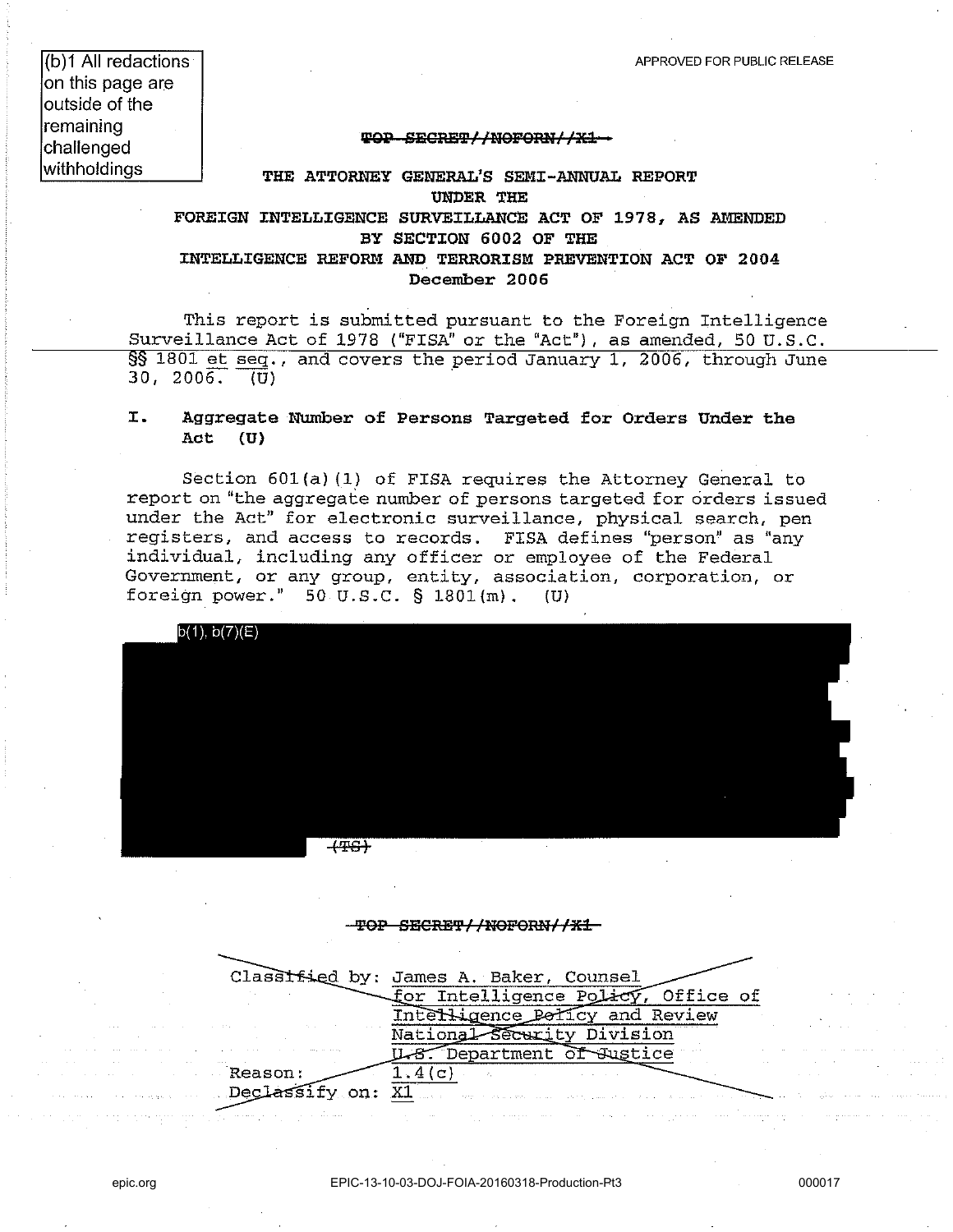(b)1 All redactions on this page are outside of the remaining challenged

APPROVED FOR PUBLIC RELEASE

 $LST$ 

with holdings **!pep SEGnB'l'II!I9P9RN/ /Xl** 





C. Pen Registers/Trap and Trace Devices (U)

The aggregate number of persons targeted for orders for pen registers/trap and trace devices issued under section 402 of the Act, 50 U.S.C. § 1842, from January 1, 2006, through June 30, 2006, was at least  $104. <sup>1</sup>$   $+6$ )

D.' Access to Tangible Things (U)

 $r^2$  The business records portion of the combined applications seeks telecommunications subscriber information for telephone numbers in conjunction with the Court-authorized installation and use of pen registers/trap and trace devices.  $\{S\}$ **bl-l PerFBl b3-1** 

| Of these,                                                                  | n pen register/trap and trace                                                                                         | b1-1 Per FBI                  |
|----------------------------------------------------------------------------|-----------------------------------------------------------------------------------------------------------------------|-------------------------------|
| applications.                                                              | n combined pen register-trap and                                                                                      | $b3-1$                        |
| trace/business records applications, and                                   | in both pen                                                                                                           |                               |
| register/trap and trace applications and combined pen register-trap and    |                                                                                                                       |                               |
| trace/business records applications. (8)                                   |                                                                                                                       |                               |
| Of these,                                                                  | in combined pen register-trap and                                                                                     |                               |
| trace/business records applications,                                       | In business records                                                                                                   | b1-1 Per FBI                  |
| applications, and                                                          | oth a combined pen register-trap and                                                                                  | $-b3-1$                       |
| trace/business records application and a business records application. 4S+ |                                                                                                                       | $b$ <sub>7</sub> E $\epsilon$ |
|                                                                            | on and the <b>contract of the contract of the contract of the contract of the contract of the contract of the con</b> |                               |

and and the process of the second

is a second mass of a super  $\mathbb{R}^n$  ,  $\mathbb{R}^n$  ,  $\mathbb{R}^n$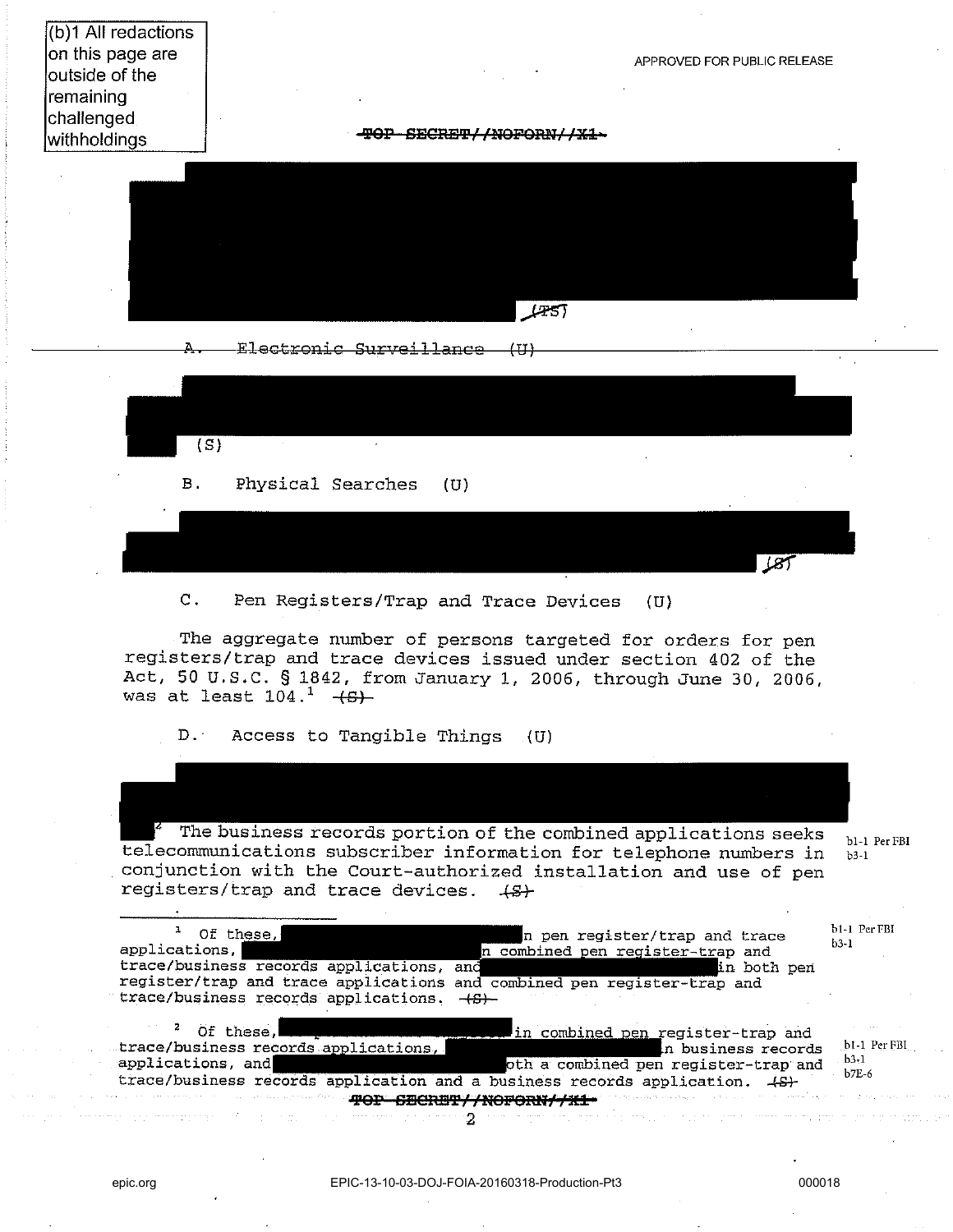#### 10P SECRET//NOFORN//X1

| $ $ (b)1<br>These<br> redactions | II.  | Number of Individuals Covered by an Order Under Section<br>101(b) (1) (C)<br>(U)                           |
|----------------------------------|------|------------------------------------------------------------------------------------------------------------|
| lare<br>outside of<br>the        |      |                                                                                                            |
| remaining<br>challenge<br>td     | III. | Attorney General Authorizations for Use of FISA-derived<br>Information Use in a Criminal Proceeding<br>(U) |
| withholdin<br>¦gs                |      |                                                                                                            |
|                                  |      | (S)                                                                                                        |

IV. Summary of Significant Legal Interpretations (U)







العقيد بالدخور وسيحجز الجارات بأدعاء والمتحارب للمحارجات general casual. **WOP SECRET//NOFORN//X1-** $\frac{1}{2} \left( \frac{1}{2} \right) \left( \frac{1}{2} \right) \left( \frac{1}{2} \right) \left( \frac{1}{2} \right) \left( \frac{1}{2} \right) \left( \frac{1}{2} \right) \left( \frac{1}{2} \right) \left( \frac{1}{2} \right) \left( \frac{1}{2} \right) \left( \frac{1}{2} \right) \left( \frac{1}{2} \right) \left( \frac{1}{2} \right) \left( \frac{1}{2} \right) \left( \frac{1}{2} \right) \left( \frac{1}{2} \right) \left( \frac{1}{2} \right) \left( \frac$  $\Omega^{1,1}(\mathbb{R}^3)$  and  $\Omega^{1,1}(\mathbb{R}^3)$  . Since the first and  $\Omega^{1,1}(\mathbb{R}^3)$  and  $\Omega^{1,1}(\mathbb{R}^3)$ 

 $\mathcal{P}^{(1)}$  , and the property of  $\mathcal{P}^{(1)}$  ,  $\mathcal{P}^{(2)}$ 

للأفياء العرجي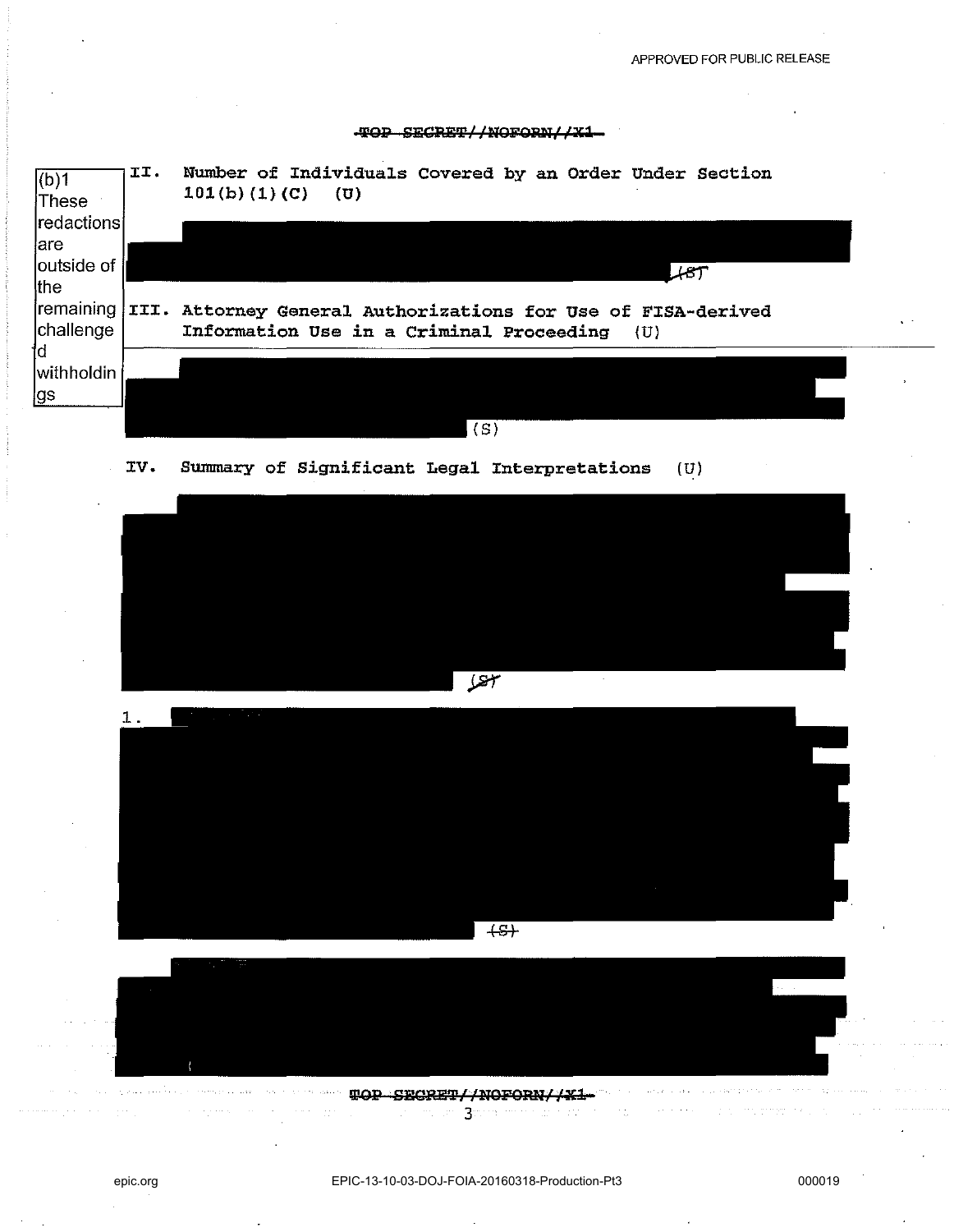outside of the remaining challenged withholdings

**WOP SECRET//NOFORM//X1-**

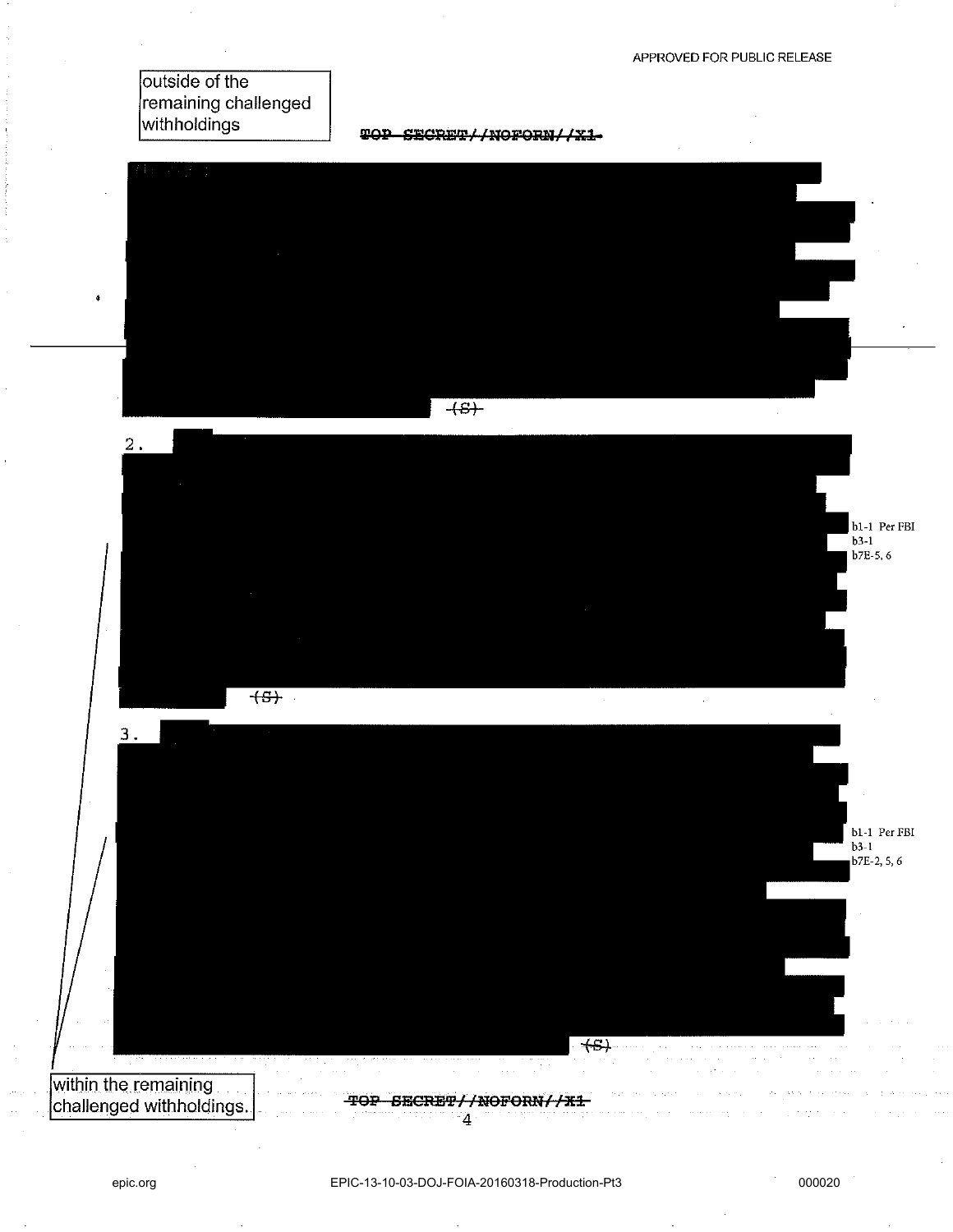V.

redactions on this page are within the remaining challenged withholdings.





لتعادل

in Line

 $\mathcal{L}^{\mathcal{L}}$  and  $\mathcal{L}^{\mathcal{L}}$  are denoted by  $\mathcal{L}^{\mathcal{L}}$  . The set of  $\mathcal{L}^{\mathcal{L}}$ 

5 (see also consequence and a consequence

 $\pi$  .

 $\sim$  .